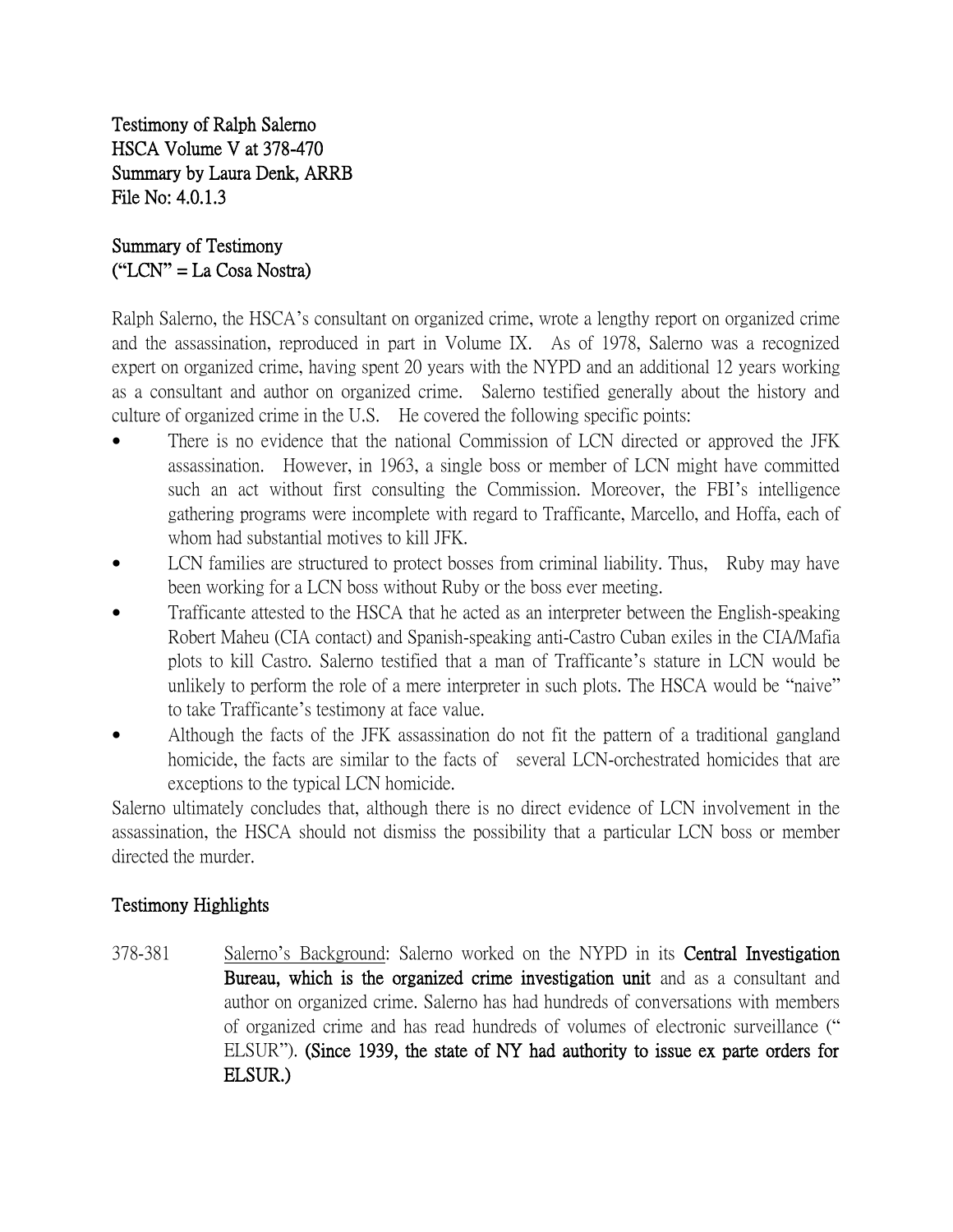381 1957 Apalachin Conference: Salerno describes the 11/57 national meeting of organized crime bosses at which he first became familiar with Santos Trafficante, Carlos Marcello (through his son, Joseph), and other major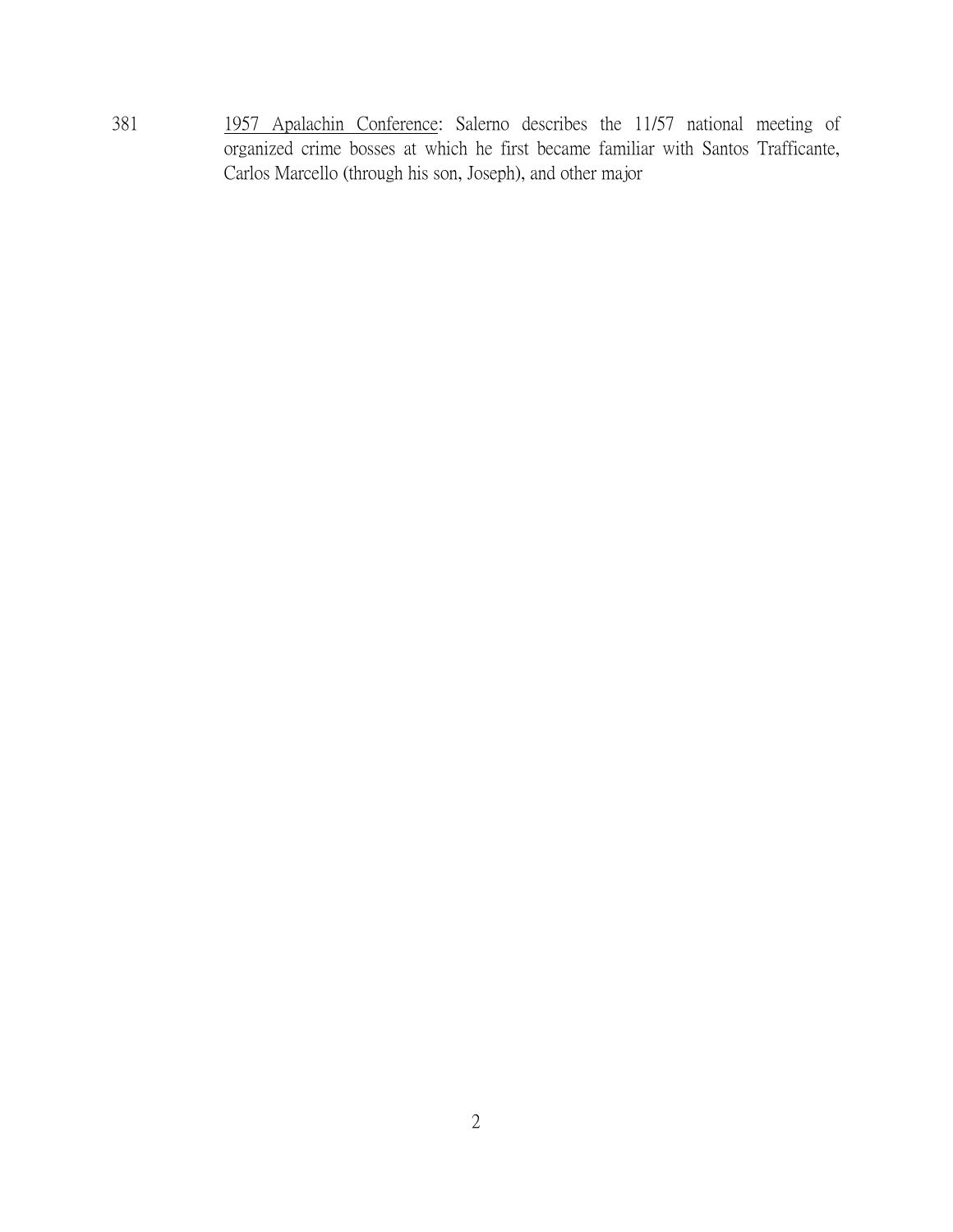organized crime figures. Apalachin was important for law enforcement because the FBI and other U.S. law enforcement agencies had to recognize the existence of a national organized crime syndicate.

- 382-386 Trafficante and Marcello: Salerno outlines why he believes, beyond a reasonable doubt, that Trafficante and Marcello are leaders of LCN families.
- 386-387 Historical context of organized crime in U.S.: LCN in the U.S. has its origins in Southern Italy. In Italy, there are different factions of organized crime, but in the U.S., the factions merged into one Italian syndicate. Only full Italians can be "members" of the syndicate to which Marcello and Trafficante belong, but members can engage in ventures with non-Italians.
- 385, 387-414 Organized Crime Definition and Current Status in U.S.: Salerno explains that organized crime can be an enterprise, a venture, and/or a syndicate. He discusses an affidavit which says LCN is still active in the U.S.
- 415-420 FBI Programs: After the Apalachin Conference, law enforcement efforts against organized crime began to improve. Early FBI efforts included the preparation of two monographs, one on the Mafia in Sicily, the second on the Mafia in the U.S. and the **"**top hoodlum**"** program. In 1959, the FBI began ELSUR programs, through which it learned about the "Commission." At that time, the FBI opened its file, **"**The Commission, et al.**"**, which evolved into the FBI**'**s **"**La Cosa Nostra**"** file. From 1961 to 1963, RFK escalated the "top hoodlum" program, renaming it the **"**criminal intelligence program**"** and Hoover directed FBI field offices to develop special squads in order to gain intelligence about LCN. By 1963, the FBI had a very complete and accurate picture of the LCN's members and activities.
- 420-421 FBI Intelligence Gathering: La Stella: Salerno explains that law enforcement understood LCN so well that they were able to predict the La Stella meeting and intercept a meeting of national bosses, including Marcello and Trafficante, who gathered together in a restaurant to discuss the transfer of leadership of the NY-based Lucchese family.
- 421 FBI Intelligence Methods: FBI conducted nationwide ELSUR, covering California, the Midwest, New England and parts of NY and NJ. FBI also had **"**TE**"** (top echelon) informants, which included anyone who was actually a "member" of a LCN family. FBI maintained liaison with other law enforcement agencies that were interested in LCN, including local police departments.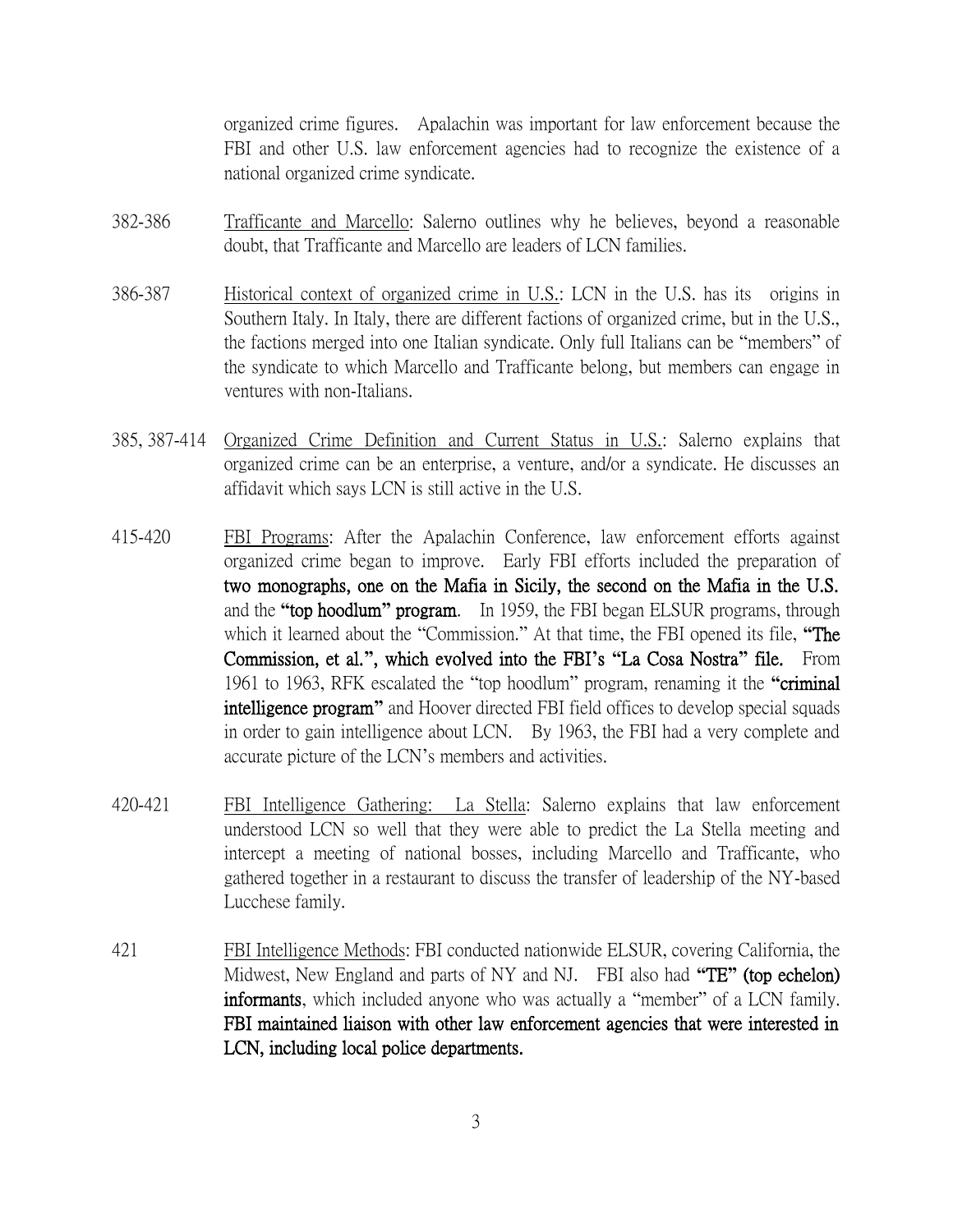- 421-424 FBI Intelligence: Conflict with LCN: FBI sent agents to a Gambino family funeral to gather information. There, several men assaulted the FBI agents. Salerno explains that this was unusual because the FBI and the LCN previously had a tacit understanding that they were all "professionals." After the assault , LCN members were concerned about the FBI intruding into their "personal" lives.
- 424-426 FBI Intelligence Successes: By 1963, the FBI often knew more about LCN activities than the majority of the members of LCN. LCN members were not pleased about the extent of the FBI's infiltration.
- 426, 468 The Commission: The Commission is a group of bosses from major LCN "families," that meets to address issues of national significance. Not all of the bosses of the major families sit on the Commission, but each family usually has a representative on the Commission to protect its interests. Regional bosses must get permission to act from the Commission only when their proposed activities conflict with another family's vested interest.
- 426-427 Materials Salerno Reviewed in Creating His Report: Salerno reviewed wiretaps for the period from 1/1/63 until 6/30/64. He searched FBI's "La Cosa Nostra" file for a similar period surrounding the King assassination to determine whether there were similarities and reviewed some FBI files on individual LCN bosses and members. He also covered 300+ volumes of FBI ELSUR, 36+ volumes of FBI's LCN file from 1962-1964 and 15+ volumes of FBI's LCN file regarding the King assassination.
- 425-427 Hierarchy of LCN: LCN is a national conspiratorial criminal organization.
- 429-430 The members themselves actually refer to it as "La Cosa Nostra." It is
- also 387-414 made up of groups known as families. The leader is the boss or "capo." The second in command, or executive officer to the leader, is the underboss or "sottocapo." Each family has an counselor, who acts as advisor/historian and is known as the "consigliore." Each family has subunits, originally known as "decina," but now commonly called "regimes." A "caporegime" rules a number of "soldiers" in each regime. LCN operates under a number of unwritten, but strictly enforced, rules. For instance, "friends" (members of LCN) may not lie to other friends and each inferior must absolutely follow the orders of his superior.
- 431-434 LCN and Violence: Salerno explains that although LCN is willing to use violence to achieve any business or personal objective, the bosses restrict the use of violence. They prefer to use warnings, threats or lesser violence, if possible. Homicide is an ultimate weapon. Moreover, as crime gets more organized, violence diminishes. Conversely, if the families are under pressure, as they were during the early 1960s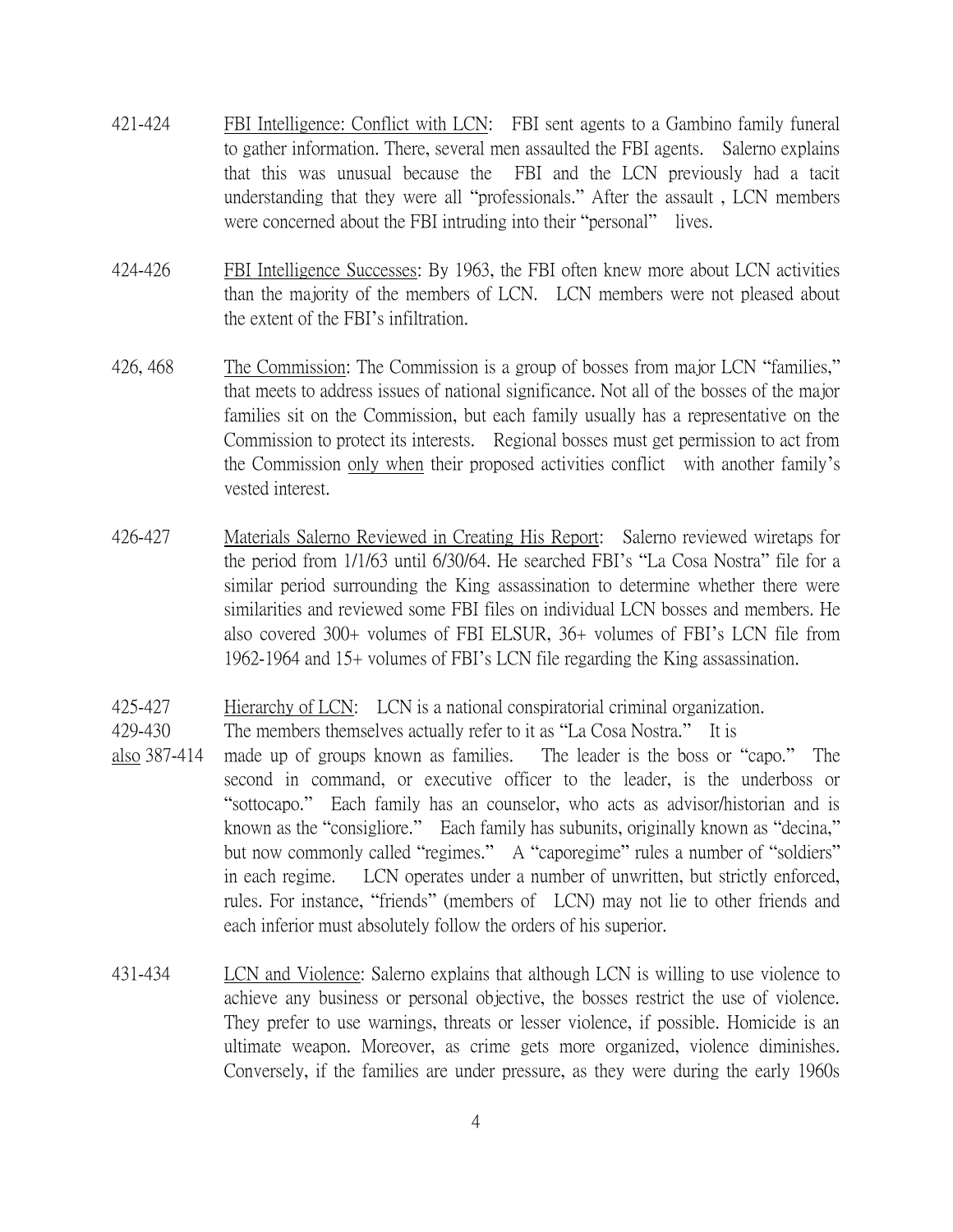when RFK shook up the settled nature of the syndicate, violence increases. Salerno describes a typical gangland homicide.

- 434-455 DOJ Under RFK and After the Assassination: With RFK as AG, the FBI
- & 461 focused on LCN. ELSUR reveals that LCN crime members truly hated the Kennedys, particularly because business operations (and therefore money-making) were interrupted. In 1963, members of LCN discovered bugs in their Las Vegas casinos, heard Joseph Valachi testify before Congress, and heard RFK request Congress to pass an ELSUR law and an immunity law. ELSUR reveals that most LCN members believed that if the Kennedys were gone, business would resume as it had before the Kennedy administration. Salerno notes that they were right. After the assassination, federal resources still focused on LCN, but statistics show that the pressure certainly diminished.

## 454-456 No Evidence that the Commission was Involved in Assassination: Salerno

 $& 460$  testified that there is no evidence that the Commission directed, approved, or was concerned in any way with the assassination of President Kennedy. However, a boss or member may have directed the assassination without the Commission's approval, in part because the Commission experienced a decline in power in the early 1960s. The FBI may not have known if Trafficante, Marcello, or Hoffa was involved because Trafficante was never the direct target of ELSUR for an extended period and there was no ELSUR on Marcello or Hoffa. Salerno notes that ELSUR is sometimes impossible to install.

## 456 CIA/Mafia Plot to Kill Castro: According to Salerno, Trafficante, because

- $& 460-461$  of his position within LCN, would not have been merely an English-Spanish interpreter between the CIA and anti-Castro Cubans in the CIA/Mafia plots against Castro. Salerno believes CIA must have first contacted Roselli, who then had to check with his boss, Giancana. Then, Giancana approached Trafficante, in part because the some of the operation would take place in Southern Florida, which was Trafficante's "jurisdiction." Salerno said that the HSCA would be naive to accept Trafficante's testimony at face value.
- 462 Intelligence Coordination: Federal agencies do share information with each other and with state and local authorities. However, the agencies are cautious, because they know that information may ultimately find its way to some corrupt local police office. The FBI in particular evaluates where its information is going and then cooperates to the extent it believes to be appropriate.
- 463-464 Discussion of Whether JFK Assassination Fits Within One of the Exceptions to a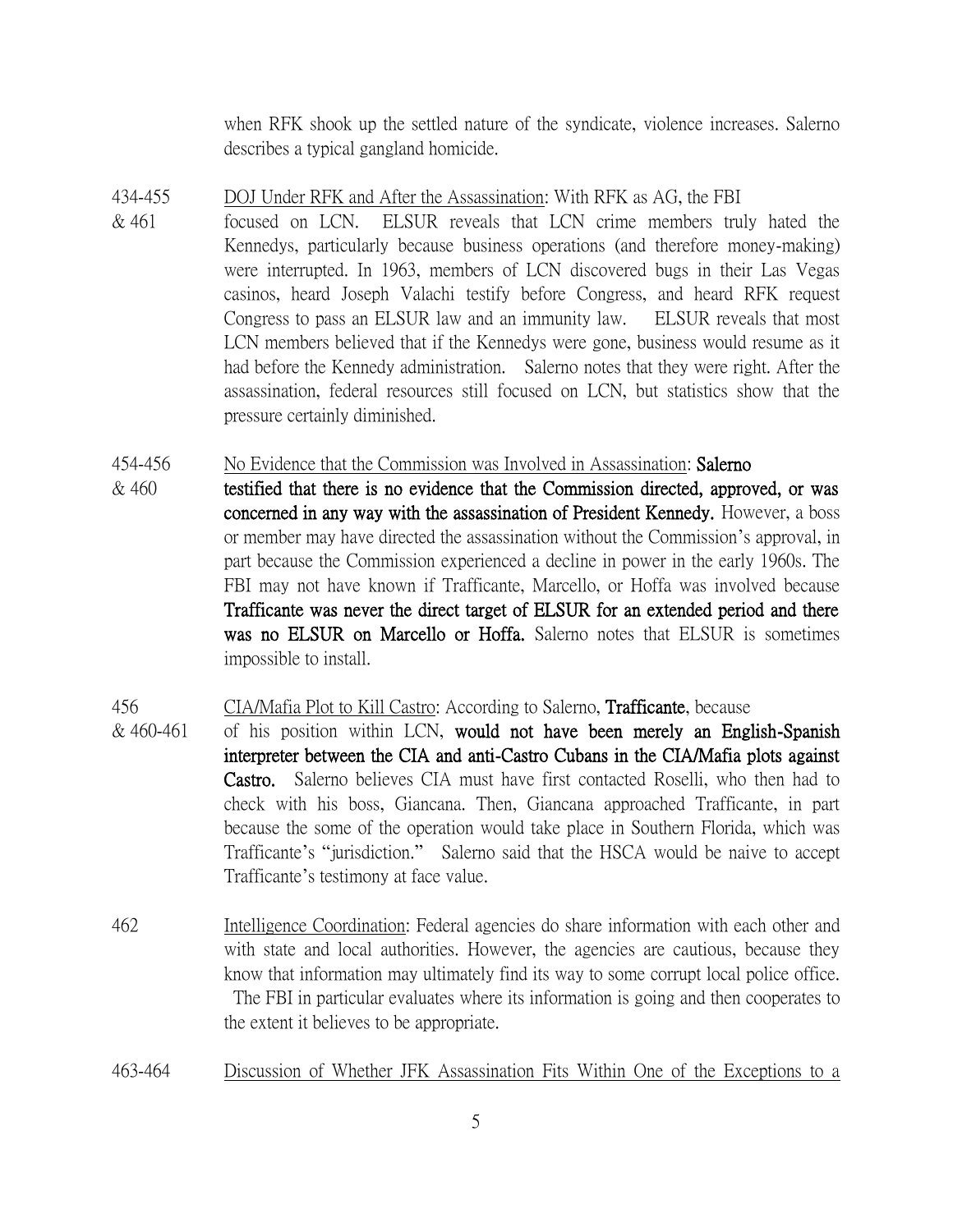Typical LCN Homicide: In Salerno's report (Vol. IX), he describes a

typical LCN homicide and explains that the facts of the JFK assassination clearly do not fit this pattern. Then, he examines in detail three exceptions to the typical LCN homicide and explains that the facts of the JFK assassination do fit within the exception. The examples include: (1) the acid blinding of Victor Riesel in NYC, in which LCN paid a heroin addict and career burglar to do the job and later killed him; (2) the shooting of Joseph Columbo before 85,000 people in NYC in which LCN paid a hit man to do the shooting and then had a bodyguard kill the hit man; and (3) the murder of a federal witness in Kansas City in which a low level gangster hired four young men to murder the witness.

- 464 Oswald-LCN Connection: Although Oswald presumably had connections with LCN through his uncle, Charles "Dutz" Murret, and David Ferrie, Salerno asserts that neither connection is a sufficient basis on which to base a theory that Oswald was connected to LCN. These connections are one factor, which, together with other factors, might lead to a "responsible" conclusion that LCN knew of Oswald.
- 463-464 Ruby-LCN Connection: Salerno asserts that it is unlikely that Trafficante and Ruby knew each other, as Ruby would not have made a "pimple on the back of the neck of a real organized crime figure." However, it is possible that Ruby may have turned to LCN for help in a labor matter, as it is common practice and some LCN bosses engage in this type of "consulting" as a legitimate business.
- 465, 468 Castro-LCN Agreement: Because money is all-important to the LCN, Salerno believes that LCN bosses could have worked violently against Castro in 1961 and then switched sides to work with Castro against Kennedy in 1963. Salerno asserts it is common in gang wars for members to reverse loyalties. However, there is no direct evidence that LCN worked with Castro or the Cuban government in supplying drugs to U.S. or in any other venture.
- 465, 468-469 Aleman-Trafficante conversation: Believes that Trafficante would not have told Aleman that JFK was "going to get hit" if Trafficante's relationship with Aleman was as limited as Trafficante testified. Trafficante would have been more likely to confide in Aleman if Trafficante believed that he and Alemen were going to make a lot of money together.
- 426 & Size of LCN Syndicate: In May of 1962, Meyer Lansky (Jewish "financial
- 465-467 wizard" and mastermind of Cuban casinos; associated with Charles "Lucky" Luciano and Ben "Bugsy" Siegel), told his wife that LCN was bigger than United States Steel. Salerno explains that data is not conclusive, but that LCN is clearly a multibillion dollar industry.